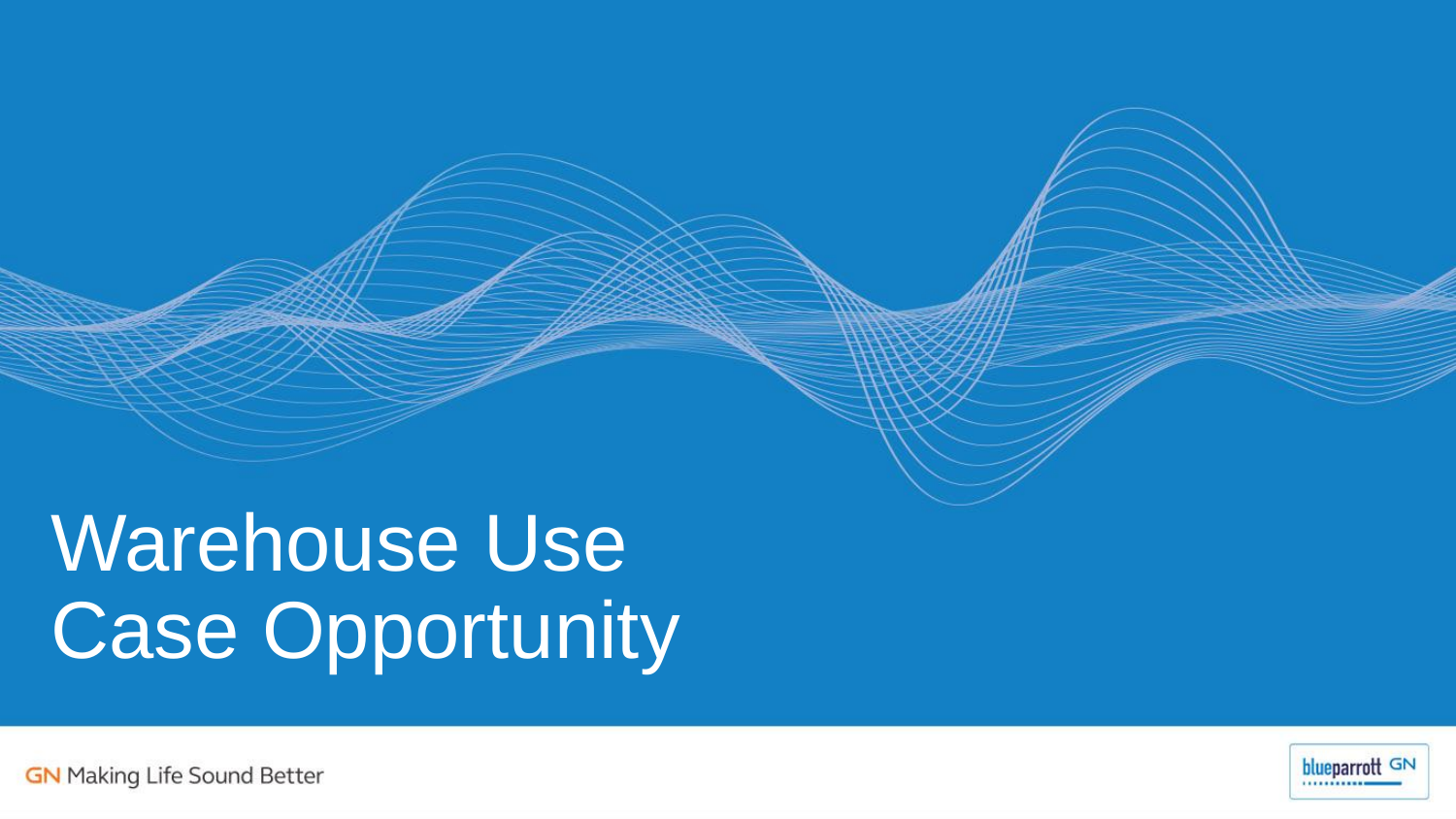## Warehouse – an opportunity for you

BlueParrott offers audio solutions for a high noise warehouse environment. Providing the customer with new voice picking solution, scaling and supporting across NA and globally.





## Who?

A global construction, energy, and transportation manufacturer with 98,000 employees worldwide and a strong focus on sustainability.

### Focus area of the business

- $\checkmark$  Supply chain
- $\checkmark$  The warehouse

## What was their challenge?

Upgrade supply chain management with a new solution that could:

- Scale across their national and global locations
- Work with both handheld 'push to talk' devices and Bluetooth headsets
- Provide good quality sound in an high noise busy environment.
- Improve warehouse efficiencies by fulfilling orders faster, with fewer hands, and less errors.

## What was the solution?

• Headsets - upgrade from BlueParrott corded to BlueParrott B350-XT Bluetooth 500 Headsets USA split between locations; 1500 headsets for Global locations.)

blueparrott GN

- Hardware migrating to Zebra TC70s for hardware
- Voice platform moving from Lucas Jennifer to TopVox Lydia Voice 8